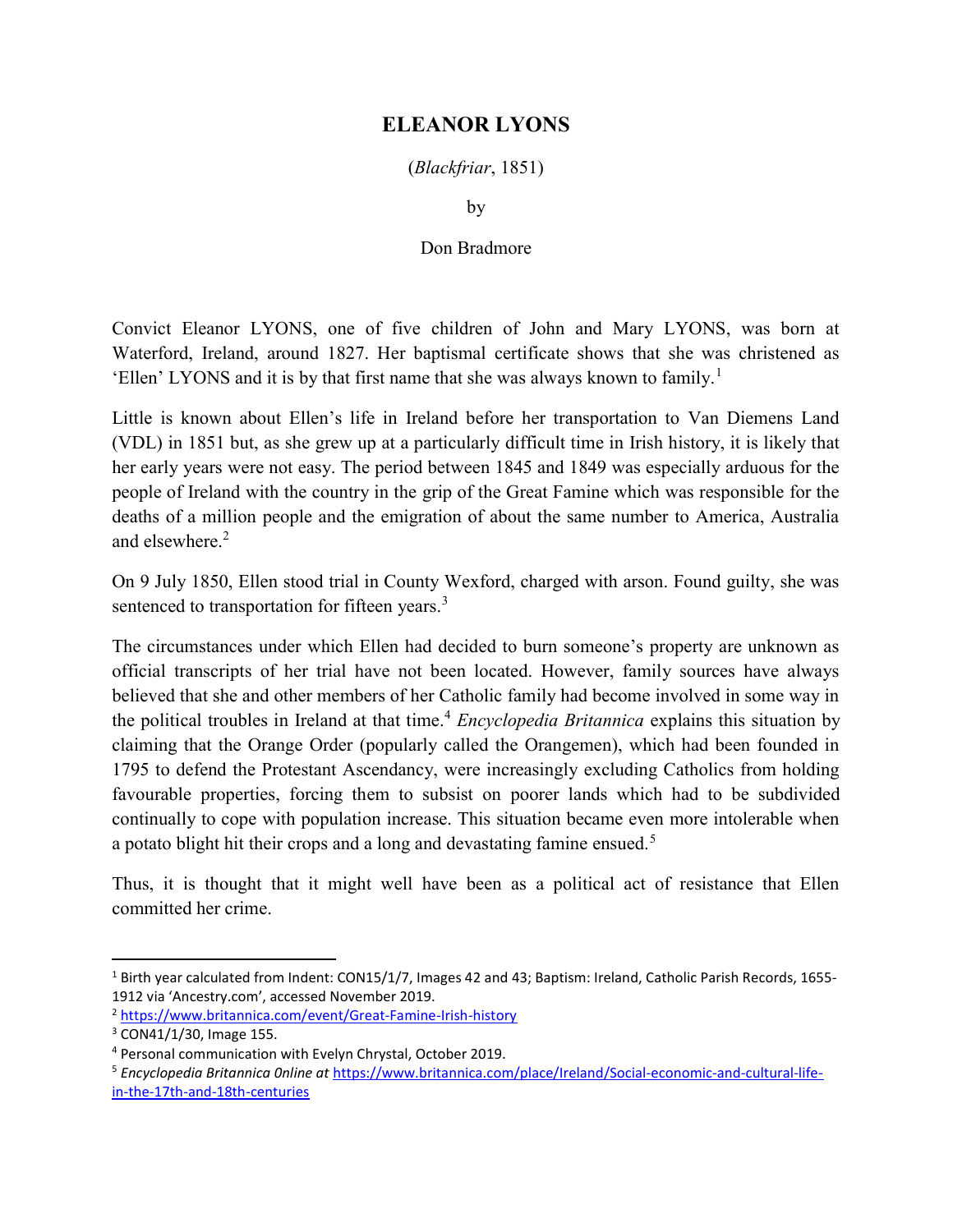After her trial, Ellen was admitted to the Grangegorman prison in Dublin, a gaol described architecturally as 'brooding' and 'dour' and as 'bald an expression of the late Georgian penal code as one is likely to get', to await transportation. Allocated Prison No. 2532, she was there for three months before being put aboard *Blackfriar* on 31 January 1851 for the voyage to VDL.<sup>6</sup>

At Hobart on 29 May 1851, Ellen was allocated Police No. 494. She was described as being four feet eleven and a half inches (about 123cms) tall, with a pale complexion, brown hair, hazel eyes and a pock-pitted face. She stated that she was twenty-four years old, single, Catholic, a country servant by trade, and that she could neither read nor write. She said that she had one brother, Thomas, and four sisters, Ann, Johannah, Bridget and Mary. She admitted to two previous convictions – the first for stealing turnips, for which she had served a prison sentence of two months, and the second for stealing clothes, for which she had been gaoled for six months. Her conduct record, however, states that she had had no previous convictions.<sup>7</sup>

Ellen was not well when she arrived in VDL. Although sent immediately to the probation station at New Town Farm, Hobart, she was admitted to hospital a month later and possibly remained there for a year. Her convict documents seem to show that it was not until 1 April 1852 that she was fit enough for work and sent to the Brickfields Hiring Depot. Three weeks later, she was hired by Mr. ROSMAN of New Town Road but was only in his service for two weeks. She was then hired by Mr. John LLOYD Jnr., of the Huon region, south-east of Hobart, and spent the next six months in his employ. $8$ 

By early October 1852, Ellen was in the service of Mr. TURNER in the Franklin area, and it was probably there that she met the man who was to become her husband, Charles SLAUGHTER, a former convict whose ticket of leave had been granted earlier that year.

Although permission seems not to have has been granted officially to Ellen and Charles until the following October, they were married in the church at Franklin on 7 February 1853. Ellen was then twenty-six. Charles's age is shown on the marriage entry as thirty-one but that is not correct. He was forty-one.<sup>9</sup>

Eight years earlier, Charles, of Brighton, England, had been found guilty at the Sussex Quarter Sessions, England, of stealing bacon and sentenced to transportation for fifteen years. Put aboard Mayda, he had been taken to Norfolk Island to serve his time, arriving there on 8 January 1846. By the time he got there, however, the British government had begun to wind down that

<sup>&</sup>lt;sup>6</sup> Grangegorman Depot Register via FCRC database at https://www.femaleconvicts.org.au/

<sup>7</sup> CON41/1/30, Image 155.

<sup>&</sup>lt;sup>8</sup> As per convict documents via FCRC database.

<sup>&</sup>lt;sup>9</sup> Permission: Hobarton Guardian, or, True Friend of Tasmania (Hobart), 22 January 1853, p.3; Marriage: RGD37/944/1853, Hobart; Slaughter's age as per his death certificate: RGD35/3092/1861.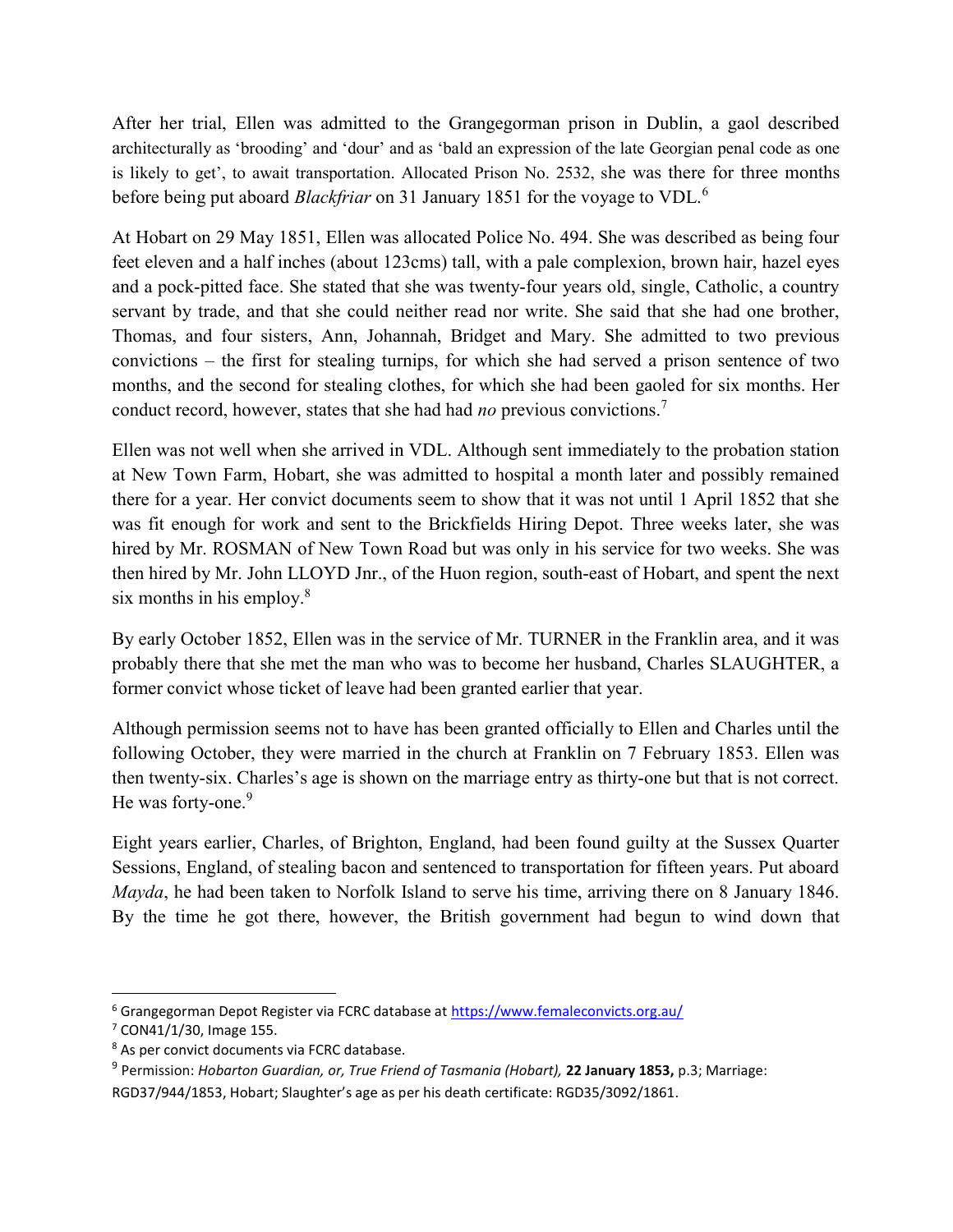settlement, and in May 1847, he was transferred to VDL per *Pestongee Bomangee*.<sup>10</sup> His indent shows that he was thirty-six years old upon arrival, five feet eight inches (about 177cms) tall, with a sallow complexion. He was clean-shaven, but had very little hair on his head.<sup>11</sup>

Before his marriage to Ellen, Charles had been punished three times for relatively minor offences in VDL. On 5 June 1847, he was charged with having tobacco in his possession and spent six days in gaol in solitary confinement. On 7 July of the same year, he was reprimanded for disobedience to orders. On 20 June 1849, he was charged with being drunk and disorderly and with creating a nuisance in a public place. He served another month in prison for that offence.<sup>12</sup>

After their marriage, Charles and Ellen remained in the Huon/Franklin area and for the next few years all seemed to go well.

About twelve months after the wedding, Ellen gave birth to a son, whom she named Charles SLAUGHTER after her husband.<sup>13</sup> On 1 August 1854, she was granted a ticket of leave and later that month her husband received his conditional pardon. Ellen's conditional pardon was granted on 18 April 1856.<sup>14</sup>

On 30 March 1857, Ellen gave birth to her second child, a daughter, but as the name of the child was never recorded it is thought that she might have died at birth or soon afterwards.<sup>15</sup>

Then, however, things took a turn for the worse!

At some time during the mid to late 1850s, Charles seems to have been able to acquire – perhaps to lease or rent – a small farm in the Huon region on which he was able to run cows and grow a little food for the table. In 1858, he had brought a young aboriginal boy - Francis BURROWS to the farm to assist him with herding the cows. But, Charles treated the boy very harshly and when, in mid-August 1860, that fact was brought to the attention of the police, he was charged with assault.

However, when the assault charge came to court on 1 October, Charles escaped without penalty because the boy himself had not appeared to give evidence. But, just as Charles was leaving the court, the Police Magistrate, Mr. TARLETON, who had heard the case, received word that the boy was now in hospital and in grave danger of dying. Charles was re-arrested immediately and remanded in gaol, pending the boy's ability to attend the court.<sup>16</sup>

<sup>10</sup> CON33/1/79, Image148; Slaughter's trial: 20 May 1845; Norfolk Island penal settlement:

https://en.wikipedia.org/wiki/Norfolk\_Island#Second\_penal\_settlement\_(1824%E2%80%931856).

<sup>11</sup> Indent: CON 17/1/2, Page 182.

<sup>12</sup> CON33/1/79, Image148.

<sup>&</sup>lt;sup>13</sup> Birth not recorded; the boy's birth year is calculated from Orphan School records.

<sup>14</sup> Ellen: CON41/1/30, Image 155; Charles: CON33/1/79, Image 148.

<sup>15</sup> Birth of unnamed daughter: RGD33/447/1857, Franklin; birth of Ellen SLAUGHTER: RGD33/1066/1860, Franklin.

<sup>&</sup>lt;sup>16</sup> Hobart Town Daily Mercury, 16 August 1859, p.3.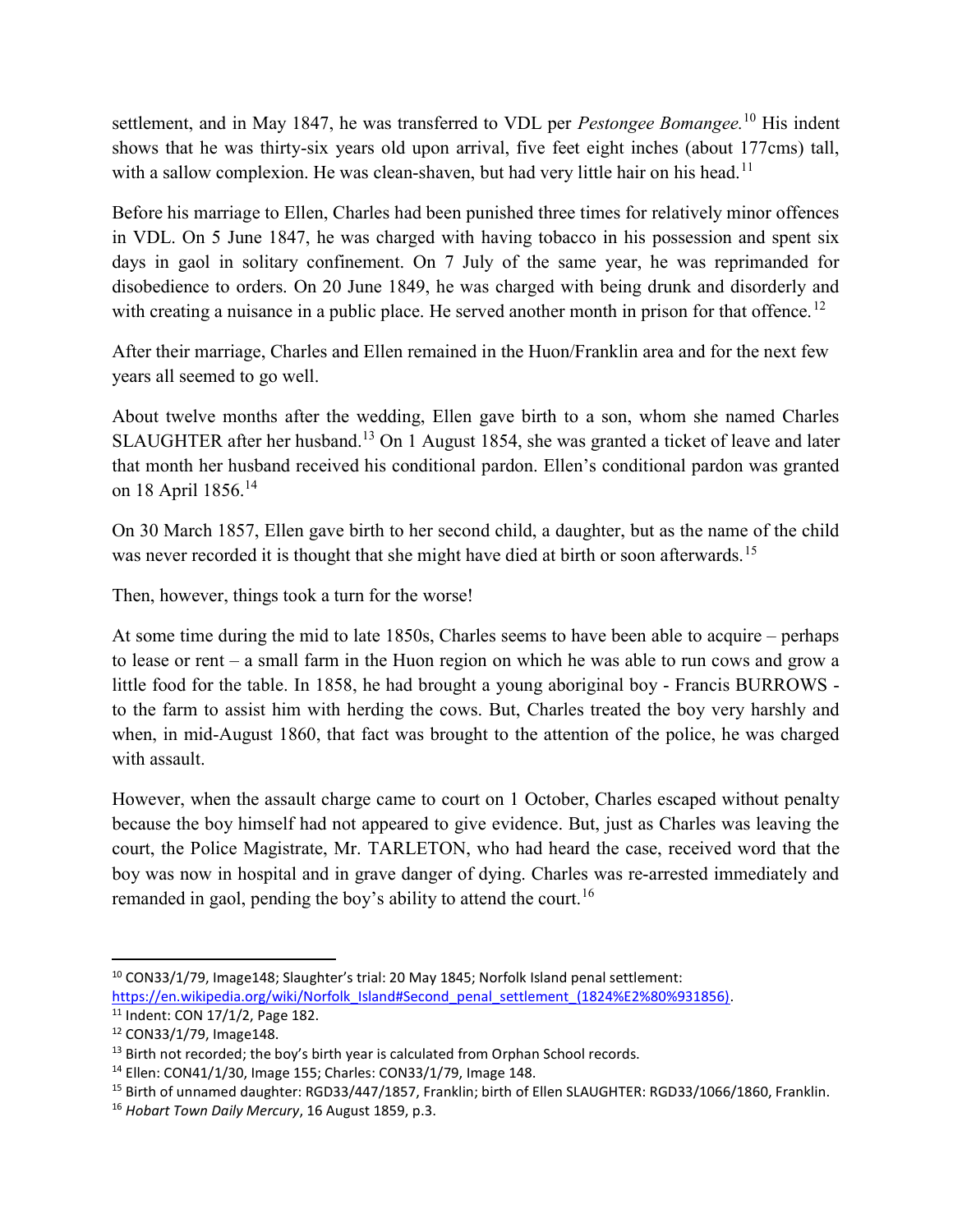Sadly, the boy's condition continued to worsen and, on 28 October 1859, when it had become obvious that he was close to death, the Police Magistrate went to the hospital to take a bedside deposition from him. The boy never recovered and passed away two weeks later. He was eleven years old.<sup>17</sup>

At the inquest into the death of young Francis Burrows on 19 November 1859, the coroner was given shocking details of the treatment the boy had received at Charles Slaughter's farm. In the boy's own deposition which was read to the court, he stated that Charles had beaten him two or three times a week with a poker and a strap, that he had broken a wattle stick over him, and that he had turned him out from the house, stark naked, for a half an hour or more when it was cold and frosty. He said that his feet had become 'bad' by running barefooted after the cows but that Charles had kicked him with his heavy boots many times and had beaten him because he could not run fast enough to keep the herd away from the potato patch.<sup>18</sup>

In his deposition, Burrows had revealed that Ellen, Charles's wife, had also maltreated him. He said that the large sore on his head had been caused by Ellen. Further, he stated, one night when Charles was away in town, Ellen had beaten him with a stick and had put him out of the house before taking herself off to bed. He had been forced to spend the night across the road, lying on stones in a hollow tree. The next morning, Ellen had kicked him 'almost as hard as she could'. Two or three days later, he said, he had run away.

Dr. TURNLEY of the General Hospital, Hobart, told the coroner that the boy had been admitted on 4 August 1859 in a weak and emaciated condition. On his trunk and arms were cuts and scars, seemingly caused while the boy was slightly clothed or naked. Ulcerated sores were visible at the base of his spinal column and on the back of his head. Despite being given a nourishing diet, he had passed away on 13 November.

However, Turnley concluded his evidence by saying that a post-mortem examination of the boy's body confirmed that he had been suffering from a serious medical condition known as scrofula – the most common form of tuberculosis infection that occurs outside the lungs – for some time and that, in his opinion, death would have been accelerated *only slightly* by the treatment the boy had received at the Slaughter farm.<sup>19</sup>

Notwithstanding Turnley's opinion, the coroner's verdict was that Charles was guilty of manslaughter, the jury stating that 'the disease was so accelerated by the diverse assaults … that Charles Slaughter did, in a manner and by the means aforesaid, feloniously, willfully and unlawfully, kill and slay Francis Burrows.'

Charles was taken into custody by the police to stand trial at a later date. Ellen was not charged with any offence.

<sup>&</sup>lt;sup>17</sup> Death of Burrows: RGD35/1824/1859, Hobart.

<sup>&</sup>lt;sup>18</sup> Report of inquest: *Launceston Examiner*, 19 November 1859, p.2.

<sup>19</sup> Scrofula: https://www.healthline.com/health/scrofula; Inquest: